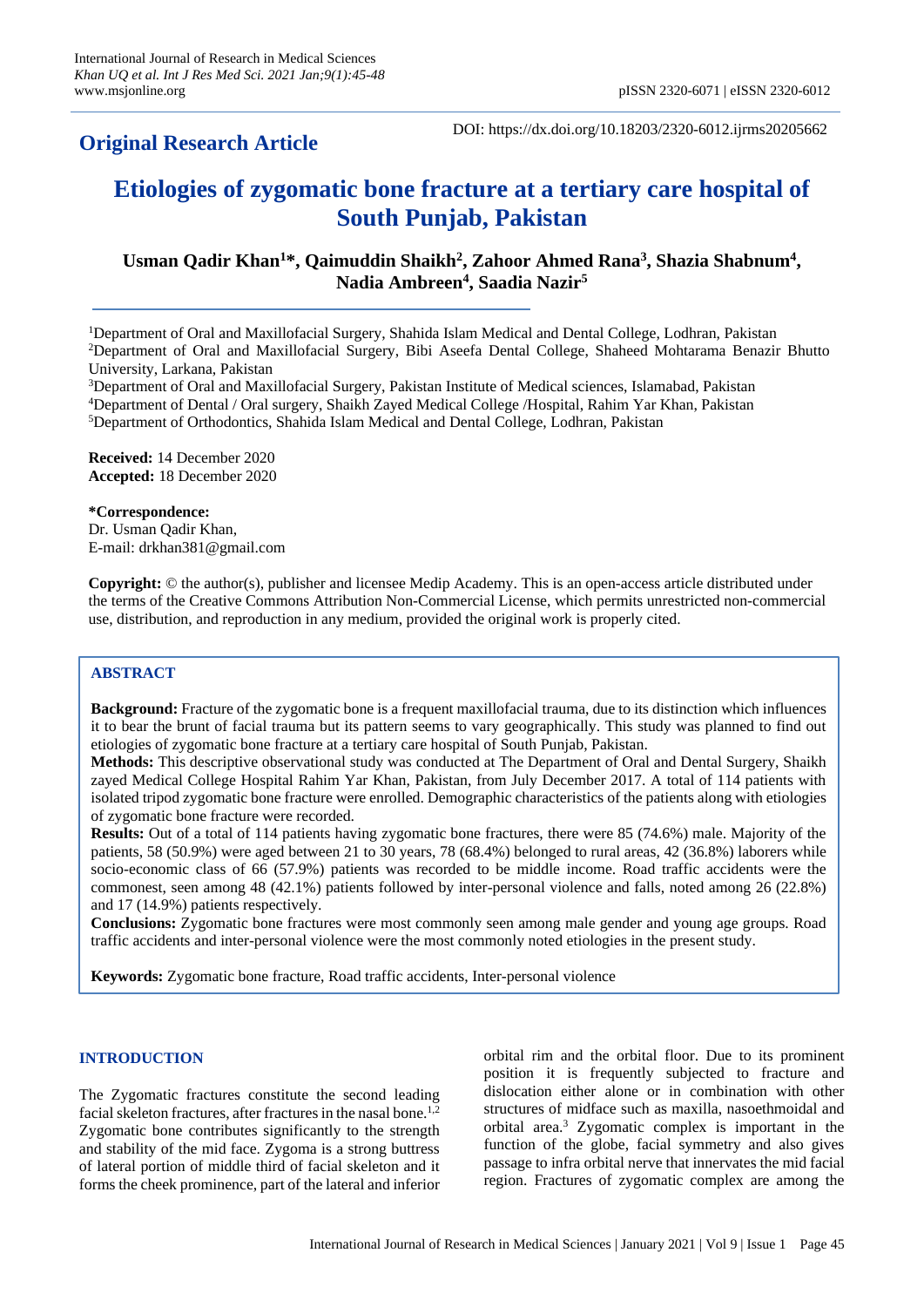most frequent in maxillofacial trauma and are involved in 42% of facial fractures and accounts for 64% of all middle third fracture.<sup>4</sup>

The architectural pattern of the zygomatic bone allows it to withstand blows of great forces without fracturing. Fractures of zygomatico-maxillary complex are one of the most common types of maxillofacial injuries to treat.<sup>5</sup> The information about the incidence, etiology, age and gender concerning this type of fractures varies according to the social, economic, cultural and environmental factors.<sup>1</sup>

Most of the cases of zygomatic fractures indicate a predilection for males to females.<sup>6</sup> Variety of etiologies including aggressions, road traffic accident (RTA), falls, industrial accidents and sports are important factors for this injury.<sup>7</sup> The diagnosis is made through clinical examination and adequate radiological evaluation. Plain radiograph commonly used is Occipito- mental or Water's view which can clearly demonstrates the bone discontinuity in the zygomaticomaxillary buttress, infraorbital rim and frontozygomatic region. The submentovertex view more clearly detects fracture of the zygomatic arch.<sup>8</sup>

Fracture of the zygomatic bone is a frequent maxillofacial trauma, due to its distinction which influences it to bear the brunt of facial trauma but its pattern seems to vary geographically. Fracture pattern seems to vary from simple to comminuted and from minimally displaced to severely displaced depending on the impact of injuries sustained by various modes. Rahim Yar Khan is predominantly a rural district lying in South Punjab of Pakistan. This study was planned to find out etiologies of zygomatic bone fracture at a tertiary care hospital of Rahim Yar Khan, South Punjab, Pakistan.

#### **METHODS**

This descriptive observational study was conducted at The Department of Oral and Dental Surgery, Shaikh zayed Medical College Hospital Rahim Yar Khan, Pakistan, from July December 2017. The study was approved by Institutional Ethical Committee.

A total of 114 patients with isolated tripod zygomatic bone fracture were enrolled. Informed consent was taken from all the patients or their guardians. Patients having bony diseases (Metabolic, Neoplastic and inflammatory), or already treated zygomatic bone fracture, or immunocompromised patients, or all those who had comminuted zygoma fracture, were excluded. A special proforma was designed to record all the study information. The diagnosis was established after clinical and radiological examination. Routine radiographs of zygoma fracture; occipitomental and submentovertex views were done. O.P.G was also taken to see the impingement of zygomatic arch over the coronoid process. A 3 D C.T scan was advised.

The data was entered and analyzed using Statistical package for social sciences (SPSS) version 26.0. Qualitative data like gender, area of residence, occupation, socio-economic class, site of fracutre and etiologies were represented as frequencies and percentages. Quantitative data like age was calculated as mean and standard deviation.

#### **RESULTS**

Out of a total of 114 patients having zygomatic bone fractures, there were 85 (74.6%) male and 29 (25.4%) female. Majority of the patients, 58 (50.9%) were aged between 21 to 30 years while 65 (57.0%) were aged less than or equal to 30 years. Mean age was found to be 31.21+8.4 years. Most of the patients, 78 (68.4%) belonged to rural areas of residence. Most common occupation was noted to be laborers 42 (36.8%). Socioeconomic class of 66 (57.9%) patients was recorded to be middle income. Left side was as noted to be involved site of fracture in 64 (56.1%) patients while 50 (43.9%) patients had involvement of the right side. Table 1 is showing characteristics of all the enrolled patients having zygomatic bone fractures in the present study.

#### **Table 1: Characteristics of the patients with zygomatic bone fracture (n=114).**

| <b>Characteristics</b>             |                                       | Number $(\% )$ |
|------------------------------------|---------------------------------------|----------------|
| <b>Gender</b>                      | Male                                  | 85 (74.6)      |
|                                    | Female                                | 29 (25.4)      |
| Age (years)                        | $<$ 20                                | 7(6.1)         |
|                                    | 21-30                                 | 58 (50.9)      |
|                                    | $31-40$                               | 27(23.7)       |
|                                    | $41 - 50$                             | 18 (15.8)      |
|                                    | $50+$                                 | 4(3.5)         |
| Area of                            | Rural                                 | 78 (68.4)      |
| <b>Residence</b>                   | Urban                                 | 36(31.6)       |
| Occupation                         | Laborers                              | 42 (36.8)      |
|                                    | Farmers                               | 17 (14.9)      |
|                                    | <b>Students</b>                       | 34 (29.8)      |
|                                    | <b>Drivers</b>                        | 12(10.5)       |
|                                    | Housewives                            | 9(7.9)         |
| Socio-<br>economic<br><b>Class</b> | Upper $\triangleright$ PKR.<br>50000) | 14 (12.3)      |
|                                    | Middle (PKR.<br>25000-50000)          | 66 (57.9)      |
|                                    | Low ( <pkr.<br>25000)</pkr.<br>       | 34 (29.8)      |
| Site of                            | Left                                  | 64 (56.1)      |
| <b>Fracture</b>                    | Right                                 | 50 (43.9)      |

Figure 1 is highlighting pattern of various kinds of etiologies observed among the patients of this study. Road traffic accidents were the commonest, seen among 48 (42.1%) patients followed by inter-personal violence and falls, noted among 26 (22.8%) and 17 (14.9%) patients respectively.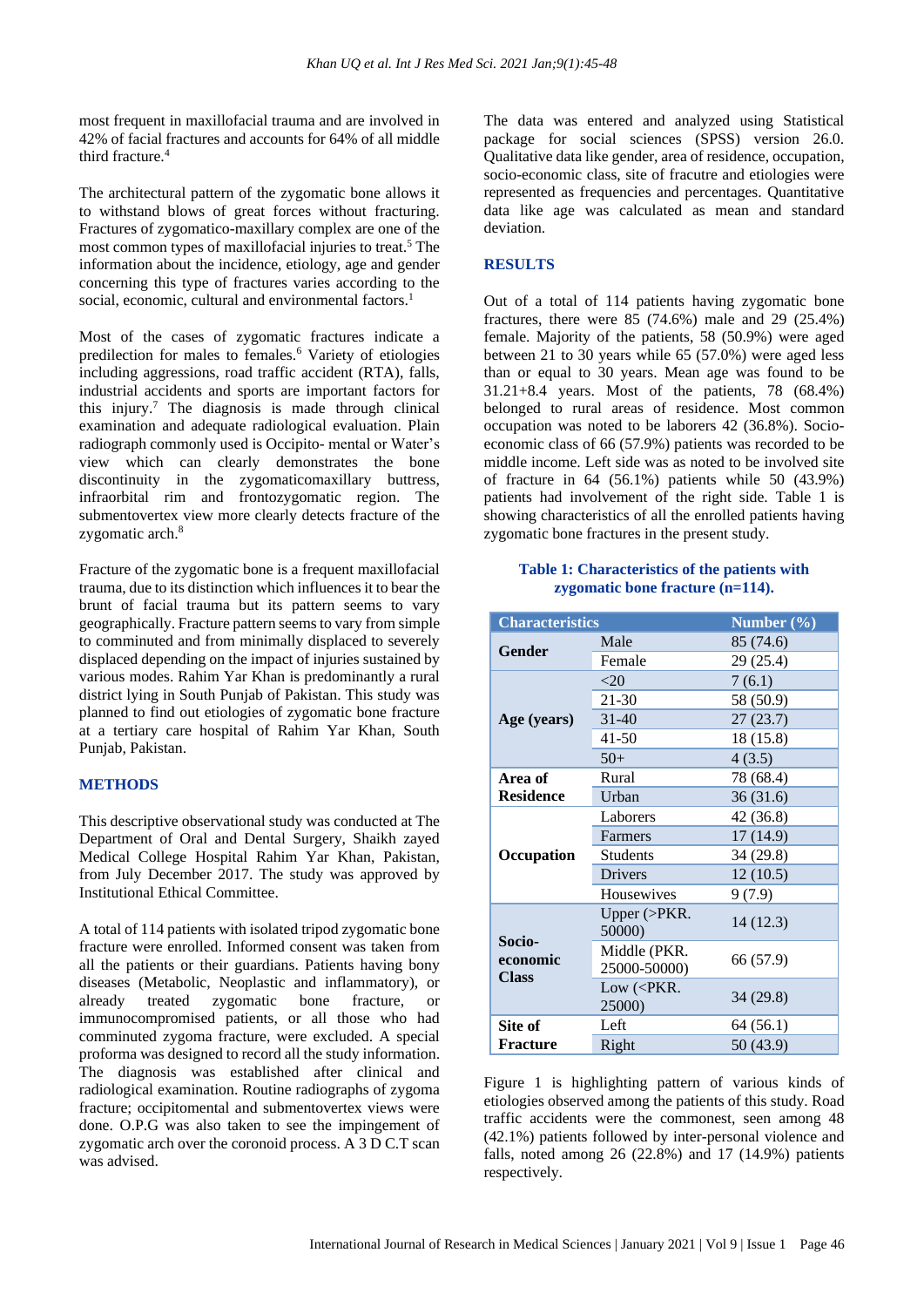

**Figure 1: Etiology of zygomatic bone fracture in the present study.**

#### **DISCUSSION**

The zygomatic bone is the principal buttress between the cranium and the maxilla. It plays a key role in structure, function and aesthetics of the facial skeleton. It also provides a normal cheek contour and separates the orbital contents from the temporal fossa and the maxillary sinus.<sup>9</sup> Its convex shape and protrusion makes it more vulnerable to fracture in facial trauma. Thus, this malar bone fracture is the second most common fracture of the facial skeleton after nasal bone fracture.<sup>10</sup>

In the present study, we noted that the predominant age group was mainly found to be in the third decade of life (50.9%). This was a common finding in many of the previous studies which revealed that most of the patients of zygoma fracture were between  $21-30$  years of age.<sup>11,12</sup> The high incidence in third decade of life might be due to the fact that people belonging to this age group are more practical, active and energetic. Moreover, they take active participation in sports and outdoor activities and also involved in violence.<sup>13</sup> The second large group of this study constituted of fourth decade of life (23.7%).

We found that 74.6% of the patients were male showing a male to female ratio of 2.9:1. Lawrence et al reported a male to female ratio of 2:1 and Zahoor et al as  $2.6:1$ .<sup>14,15</sup> The high ratio of male pattern may be due to the engagement of males in outdoor activities, thus they are more susceptible to trauma, while females are supposed to be involved in domestic chores having fewer chances of exposure to accidental incidents like road traffic accidents in our society.

Occupation of the patients in this study depicts that there were 36.8% laborers. The laborers group faced more trauma as they mostly come from rural or nearby towns, travels in the public transport and encounter road traffic accidents. There were also 14.9% farmers reported in our study facing the trauma that could be due to unawareness of pedestrian rules and regulations of traffic as they come from nearby rural areas for their daily needs in the big cities. Students also formed 29.8% of the study population as students seem to be careless, reckless, emotional, energetic and fond of motorcycle- wheeling so they more exposed to fall and interpersonal violence.

In terms of etiology, rate of road traffic accident was 42.1% in this study. The etiology of facial fractures has changed over decades and continue to do so.<sup>16</sup> The developed countries show a striking reduction in broad category in road traffic accidents and increased influence of inter personal violence. However, road traffic accident was the most common cause of the zygomatic bone fracture in present study. Similar high percentage of road traffic accidents were reported by Chowdhury and Menon3 86.20% while Obuekwe et al noted this to be 81%.<sup>17</sup> However, Zingg et al 29% reported interpersonal violence as the leading cause of zygomatic fracture.<sup>18</sup> Gomes et al reported accidental self fall as 21.83% as a most common cause of zygomatic fracture.<sup>19</sup> Road traffic accidents (RTA) kill more than 1.7 million people a year and injure or disable between 20 and 50 millions more. According to the World Health Organization and World Bank data these injuries are likely to rise in the future.<sup>20</sup> For 66% living in the rural part of the country, poverty, illiteracy and inadequately organized healthcare compound already slowing down progress in health indicators.<sup>21</sup>

We also noticed that 7.9% housewives with zygoma fracture that could be due to scolding amongst women and spouses, poor socio-economic status and low literacy rate in our society. Such a ratio of domestic violence in Pakistan is also correlated with the study of Fikree et al who reported it to be  $15\%$ .<sup>22</sup> Progressive violence, the quickening pace of life and transport facilities development, has a significant role in an increased number of traumas. The etiologies of zygomatic complex fracture are different in various parts of the world: depending upon the social set up, type of industry, traffic sense and legislative measures.<sup>23</sup>

#### **CONCLUSION**

Zygomatic bone fractures were most commonly seen among male gender and young age groups. Road traffic accidents and inter-personal violence were the most commonly noted etiologies.

#### **ACKNOWLEDGEMENTS**

The authors are thankful to Mr. Muhammad Aamir (Research Consultant, Bahawalpur) for his volunteer assistance in statistical analysis of this research.

*Funding: No funding sources Conflict of interest: None declared Ethical approval: The study was approved by the Institutional Ethics Committee*